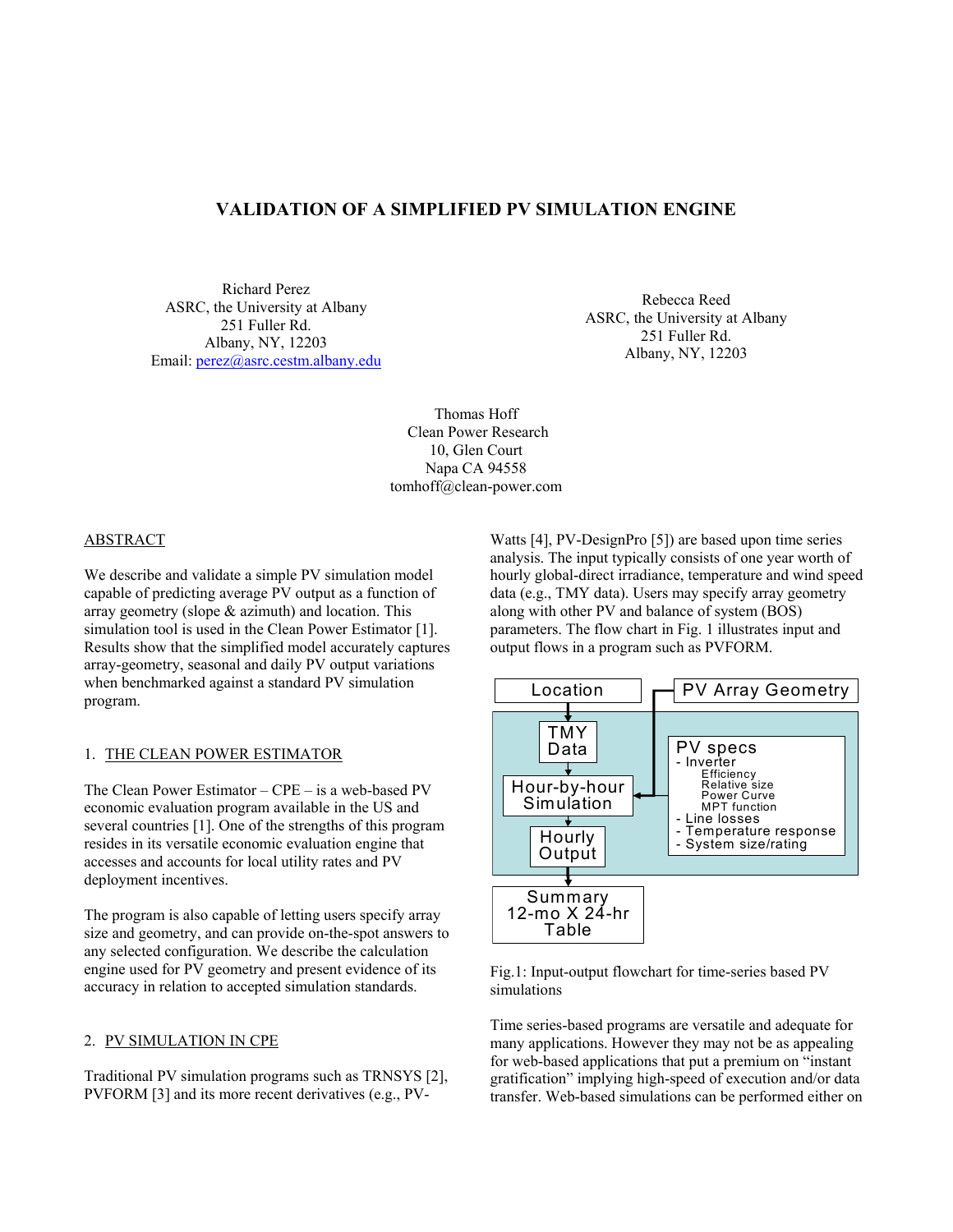the host computer via applets, or on a centralized server. For host-based applications it is important to limit the amount of transferred data. Server-run applications do not have this limitation but may run the risk of overload if many users run the program at the same time. CPE can be run as either a host-based program on a centralized server.

Recognizing that average time-of-day and time-of year PV outputs are sufficient for most economic analyses, our objective was to avoid transferring full yearly data sets running full-year simulations. We developed an approach based upon two pre-calculated 12-months by 24-hours average PV output tables: one for a 30 degree south-facing array, Q(h,m), and the other for a horizontal array, Qh(h,m). These reference tables are precalculated using PVFORM, and, therefore, include fixed nominal assumptions relative to PV and BOS specifics. Notably, operating PV module temperature and temperature response are built in the two reference tables. The user may specify system geometry and size. All other PV technical options are fixed. The flow chart in Fig. 2 illustrates the modeling approach used in CPE.



Fig.2: Input-output flowchart in CPE

The calculation of PV output on arbitrary surface proceeds as follows:

1. Removal of the ground-reflected component from the south-30 table: this is done by estimating reflected energy, Qr(h,m), from the horizontal reference table, Qh(h,m) using the same default albedo, alb, as in the PVFORM precalculations Reflection-free energy is obtained from::

*Qr(h,m) = Q(h.m) – 0.67 alb Qh(h,m)* 

2. Calculation of energy, Qd(h,m), resulting from quasi-direct irradiance impinging on the south-30 array.  $Qd(h,m) = Qr(h,m) k(m) cos(\theta(h,m))^{0.2}$ 

Where  $\theta$ (h,m) is the average monthly-hourly solar incidence angle on the south-30 array, and  $k(m)$  is a site-dependent monthly factor representing the fraction of monthly average

global irradiance behaving directionally (i.e., direct and circumsolar irradiance).

3. Calculation of energy, Qi(h,m), resulting from quasi-isotropic irradiance impinging on the south-30 array. This is obtained from the difference of Qr(h,m) and  $Od(h,m)$ .

4. Calculation of energy, Qdnew(h,m), resulting from quasi-direct irradiance impinging on the selected array.  $Q$ *dnew*( $h,m$ ) =  $Q$ *d*( $h,m$ ) *cos*( $\theta$  $h,m$ )) /  $cos(\theta(h,m))$ Where  $\theta$ new(h,m) is the hourly-monthly solar incidence angle on the new surface.

5. Calculation of energy, Qinew(h,m), resulting from quasi-isotropic irradiance impinging on the new array. *Qinew(h,m) = Qi(h,m) (1+ cos(Snew)) / 1.87* 

Where Snew is the slope of the selected PV array.

6. Calculation of reflected energy, Qrnew(h,m) on the selected array.

 $O$ *rnew*( $h,m$ ) = 0.5 (1-cos(Snew)) alb  $Oh(h,m)$ 

7. Calculation of the PV energy produced by the selected array

 $PVnew(h,m) = Odnew(h,m) + Oinew(h,m) + Ornew(h,m)$ 

# 3. VALIDATION

We selected a set of climatically distinct TMY locations – Albuquerque, NM, Albany, NY, Austin TX, Miami, FL, Phoenix, AZ and Seattle, WA -- and compared results obtained via PVFORM and CPE simulations.

## 3. 1 Array Geometry Effects

In Fig. 3, we compare the total energy generated by a southfacing array in each location as a function of its slope. Note that, by definition of the CPE algorithm, PVFORM-derived results and CPE results are identical at 30 degree south. Results are presented in relative terms, normalized to 30 degree south.

The comparative performance for off-south orientations is presented for a subset of the sites (Albany and Albuquerque) in Fig. 4 (Southeast-facing arrays) and Fig. 5 (East-facing arrays).

Table I reports the all-sites average difference in  $Wm<sup>-2</sup>$  for all slopes and orientations [including north facing]

From these results it is apparent that CPE does a good job at capturing all possible geometry configurations. South and near south-facing differences average less than 1.5  $Wm<sup>-2</sup>$ . The largest departure -- still remarkable at  $\sim$  9 Wm<sup>-2</sup> -- is found for the vertical north facing array. This is a non-issue for PV calculations, but note that the likely cause for this north departure has less to do with irradiance calculations than with the fact that the CPE relies on the module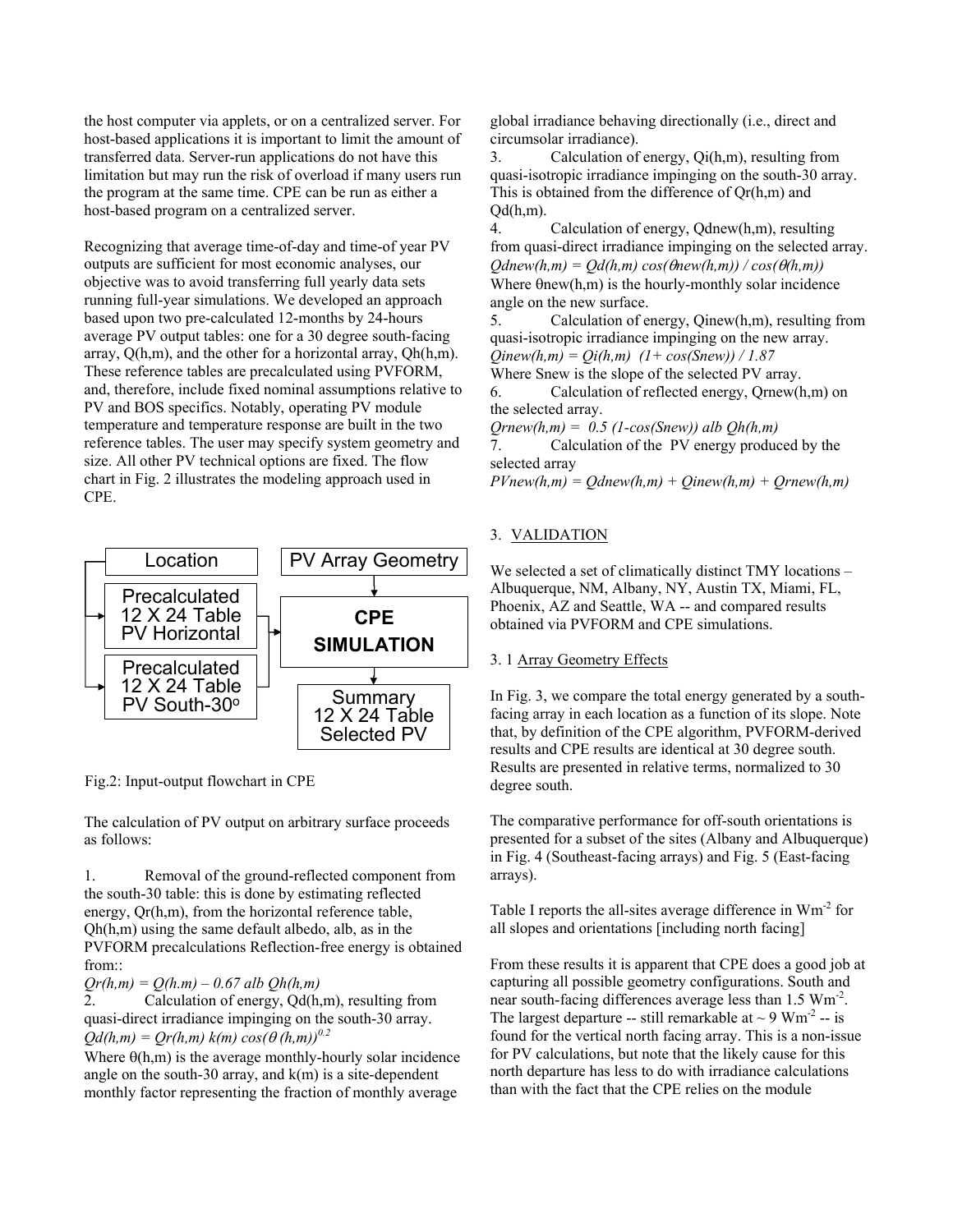temperatures of the two (warmer) reference arrays for all orientations.

### 3.2 Seasonal and Daily Variations

For two of the five stations (Albany and Phoenix) we illustrate the CPE capability to capture seasonal and daily

### 4. CONCLUSION

We have benchmarked the array-geometry calculation engine of the Clean Power Estimator against a validated standard, PVFORM [6] and we have shown, that despite the simplifying assumptions and compact calculation approach used in the CPE, the results are remarkably comparable.

> This exercise indicates that web-based CPE simulations have a sound physical basis.

5. ACKNOWLEDGEMENT

The tilted irradiance engine of CPE was developed under funding from NYSERDA

(1) Hoff, T. E. (1999): Clean Power Estimator. ASES-1999 Conference, Portland, Worldwide version of the CPE may be found at http://www.bpsolar.com (2) Balcomb J.D., S.J. Hayter and N.L. Weavere (2001):

(3) Menicucci D.F., and J.P. Fernandez, (1988): User's Manual for PVFORM. Report # SAND85-0376- UC-276, Sandia Natl. Labs,

(4) Marion B. et al. (1999-), PVWatts, a Performance Calculator for Grid-Connected PV Systems. http://rredc.nrel.gov/solar/co des\_algs/PVWATTS/ (5) PV-DesignPro (1999-): http://www.mauisolarsoftwar

6. REFERENCE

Energy-10 PV: Photovoltaics, a New Capability. NREL/CP-550-

Albuquerque, NM

29637



Fig. 3: Comparing PVFORM and CPE yearly energy generation for a south facing array as a function of its slope – all results are normalized with respect to a sout- $30^{\circ}$  array.

output variations for two test orientations, south-45° and southwest-45°.

Through these graphs, it is apparent that the CPE captures the seasonal and daily variations which are essential for proper economic evaluations.

(6) R. Perez, R., J. Doty and B. Bailey, (1994): Experimental Evaluation of a Photovoltaic Simulation Program. Solar Energy 52, 4, pp. 359-365

e.com/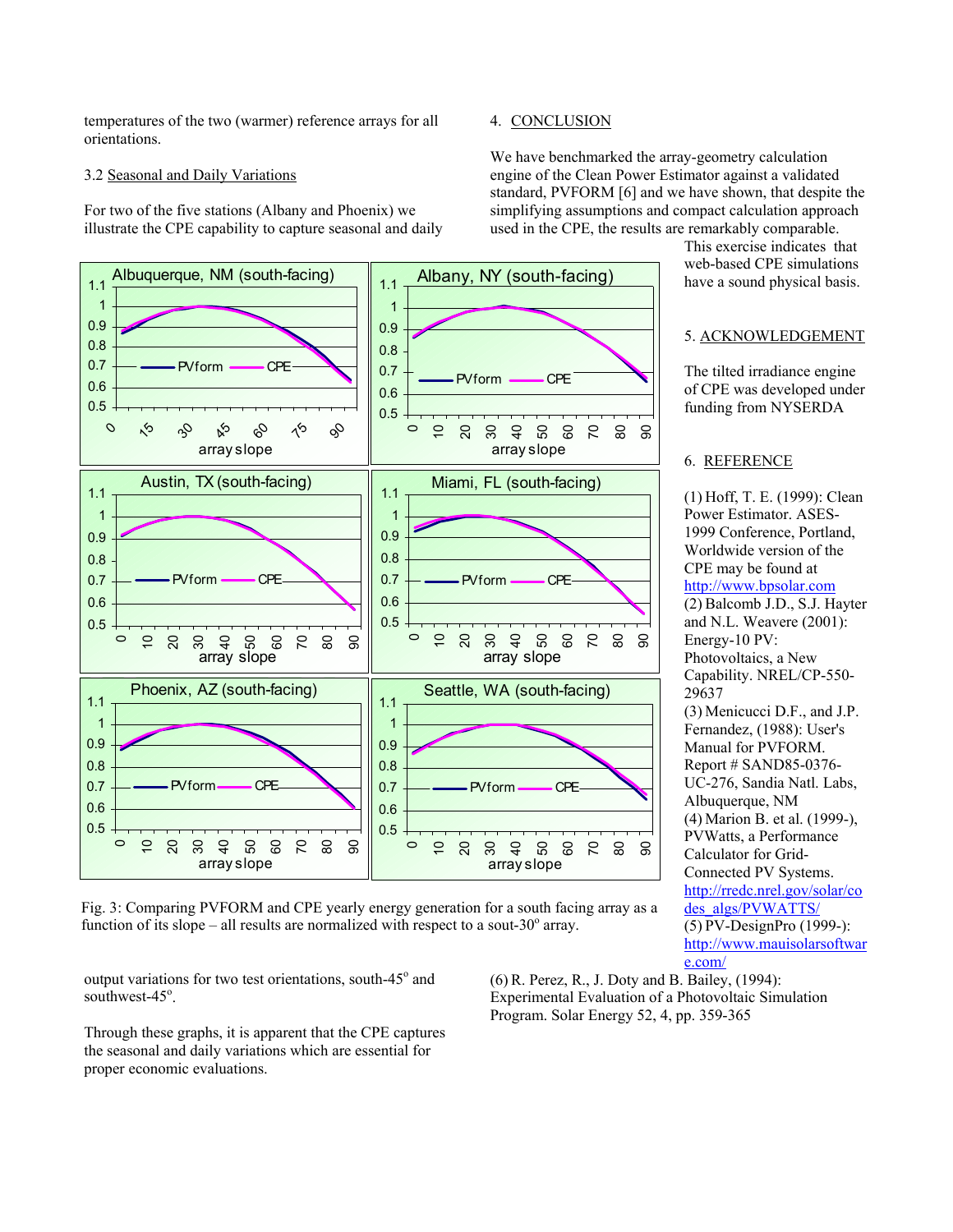

Fig.4: Comparing PVFORM and CPE yearly energy generation for a south-east facing array as a function of its slope – all results are normalized with respect to a sout-30 $^{\circ}$  array.



Fig.5: Comparing PVFORM and CPE yearly energy generation for an east facing array as a function of its slope – all results are normalized with respect to a sout-30 $^{\circ}$  array.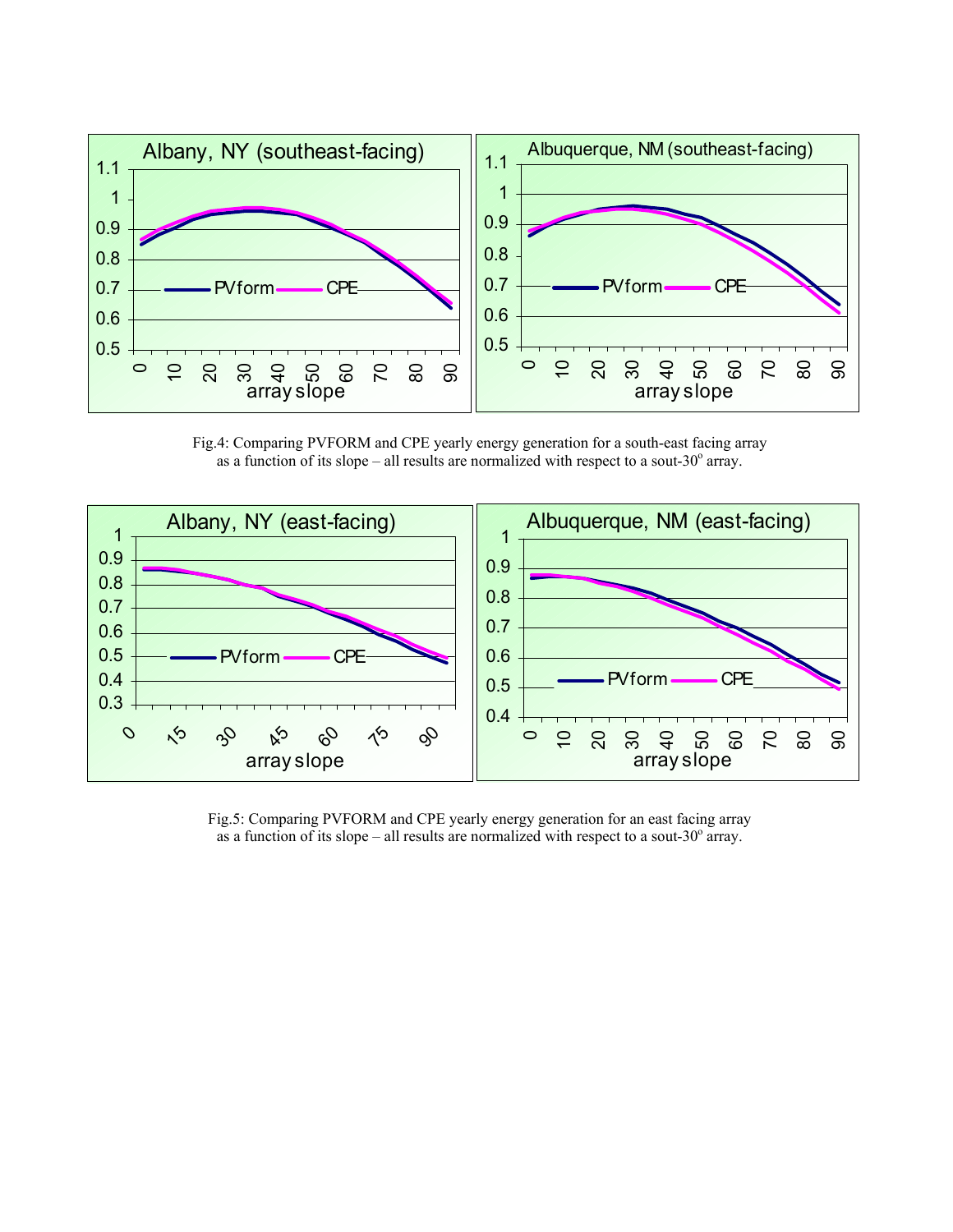## TABLE 1

|       | Orientation  |           |         |           |             |           |           |                  |
|-------|--------------|-----------|---------|-----------|-------------|-----------|-----------|------------------|
| slope | <b>South</b> | <b>SE</b> | East    | <b>SW</b> | <b>West</b> | <b>NE</b> | <b>NW</b> | <b>North</b>     |
| 0     | 2.1          | 2.1       | 2.1     | 2.1       | 2.1         | 2.1       | 2.1       | 2.1              |
| 5     | 1.7          | 1.9       | 1.4     | 1.9       | 1.8         | 1.9       | 2.7       | 2.7              |
| 10    | 1.3          | 1.4       | $0.7\,$ | 1.4       | 1.5         | 1.6       | 2.6       | 2.8              |
| 15    | 1.0          | 0.8       | 0.3     | 1.4       | 1.6         | 1.2       | 2.6       | 2.7              |
| 20    | 0.5          | 0.6       | 0.3     | 0.9       | 1.6         | 0.5       | 2.6       | 2.5              |
| 25    | 0.5          | 0.7       | 0.6     | 1.1       | 1.5         | 0.5       | 2.8       | 2.9              |
| 30    | 0.0          | 1.1       | 0.9     | 1.1       | 1.5         | 0.5       | 3.2       | $3.\overline{3}$ |
| 35    | 0.4          | 1.4       | 1.2     | 1.3       | 1.5         | 0.8       | 3.5       | 3.8              |
| 40    | 0.7          | 1.7       | 1.4     | 1.3       | 1.7         | 1.1       | 3.7       | 4.8              |
| 45    | 0.9          | 1.6       | 1.5     | 1.3       | 1.9         | 1.5       | 3.8       | 5.5              |
| 50    | 1.4          | 2.3       | 1.5     | 1.3       | 2.0         | 1.6       | 4.2       | 6.0              |
| 55    | 1.2          | $2.6\,$   | 2.0     | 1.5       | 2.1         | $2.6\,$   | 4.7       | 6.8              |
| 60    | 1.5          | 2.3       | 2.2     | 1.4       | 1.9         | 2.5       | 4.9       | 7.2              |
| 65    | 1.7          | 2.4       | 2.2     | 1.2       | 2.1         | 3.3       | 5.6       | 7.8              |
| 70    | 1.7          | 2.6       | 2.6     | 1.4       | 2.3         | 3.2       | 5.9       | 8.2              |
| 75    | 1.9          | 2.9       | 2.6     | 1.5       | $2.2\,$     | 3.4       | 6.0       | 8.5              |
| 80    | 2.0          | 3.0       | 2.8     | 1.3       | 2.4         | 3.5       | 6.2       | 8.9              |
| 85    | 1.8          | 2.9       | 2.7     | 2.0       | 2.5         | 3.7       | 5.9       | 8.7              |
| 90    | 1.8          | 3.1       | 3.0     | 1.9       | 2.4         | 4.2       | 6.1       | 8.7              |

All-site average absolute difference between the yearly production of a nominal 1 kW PV system calculated by PVFORM and CPE (Whm<sup>-2</sup>/year)



Fig. 6: Comparing the monthly output of two PV arrays in two locations As calculated by PVFORM and by CPE